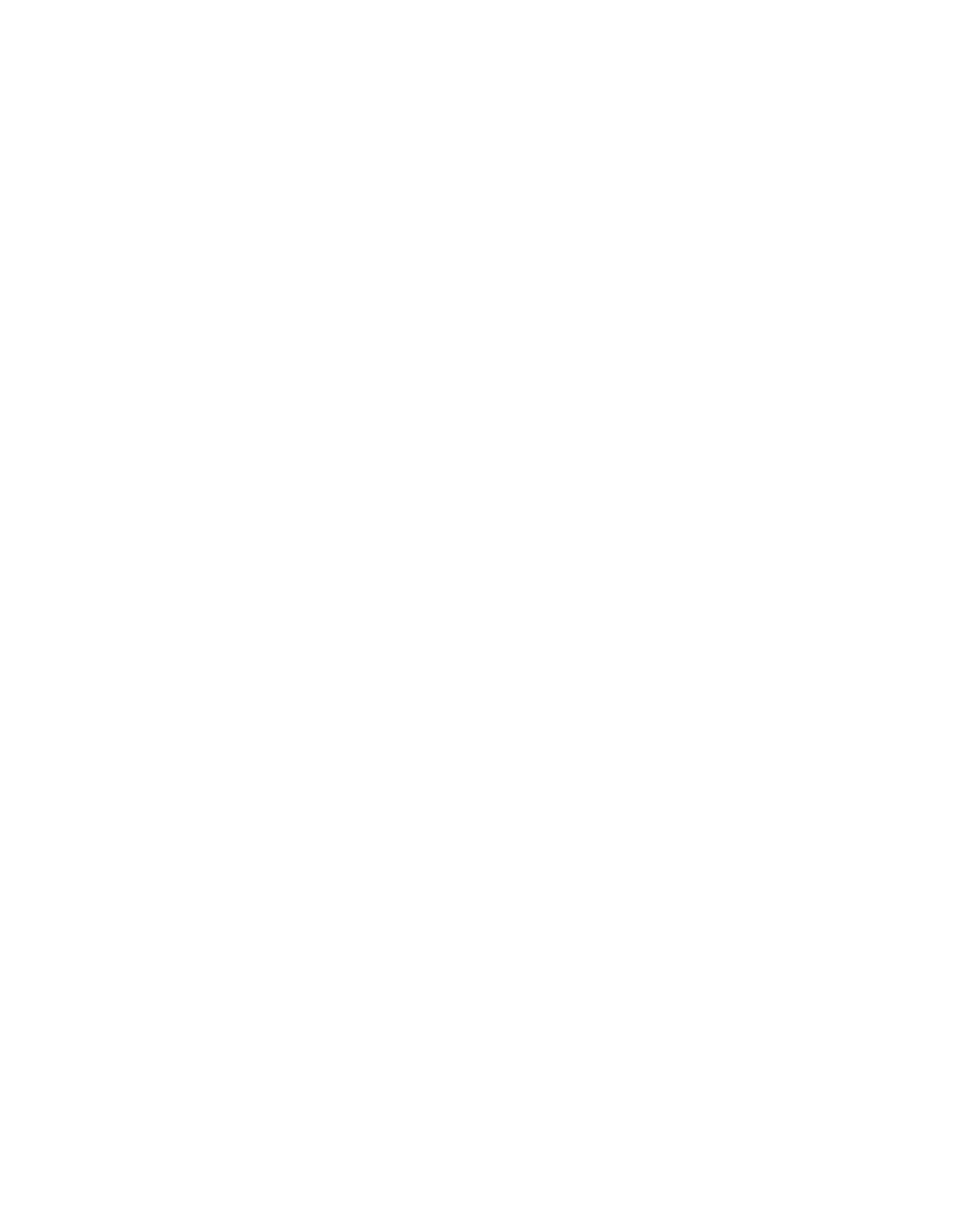### **BURKE, Justice.**

[¶1] Appellant, Matthew Wayne Baker, acting *pro se*, challenges an order from the district court denying him credit against a prison sentence for time spent in a community corrections facility as a condition of probation. Appellant also contends he is due credit for time spent in jail after violating the terms of his probation, in addition to the credit the district court granted for this time. We conclude the district court properly granted credit for the time served subsequent to the probation violations, but erred in failing to award credit to Appellant for the 207 days spent in a community corrections facility. Accordingly, we affirm in part and reverse in part, and remand the case to the district court for entry of an order consistent with this opinion.

#### *ISSUE*

[¶2] Whether the district court properly credited Appellant's prison sentence with time served prior to imposition of the sentence when the court (1) granted credit for time spent in jail subsequent to Appellant's probation violations and (2) denied credit for time spent at a community corrections facility as a condition of probation.

## *FACTS*

[¶3] In 2005, Appellant pled guilty to charges of forgery, in violation of Wyo. Stat. Ann. § 6-3-602(a)(ii), and misdemeanor interference with a peace officer, in violation of Wyo. Stat. Ann. § 6-5-204(a). On March 23, 2006, Appellant was sentenced to 30 days in jail for the misdemeanor interference offense and 30 to 60 months in prison for the forgery offense, which was suspended in favor of five years of probation. Appellant received credit against the 30- to 60-month prison sentence for seven days spent in presentence confinement.

[¶4] On June 13, 2007, Appellant was arrested and incarcerated for violating the terms of his probation. The following day, the district court issued an Order Revoking Probation, but reinstated Appellant's probation on the condition that he participate in a rehabilitation program at the Casper Re-Entry Center (CRC). Appellant was incarcerated for 36 days between June 13, 2007, the date of his arrest for the probation violation, and July 19, 2007, when he was transported to the CRC. Appellant successfully completed his program at the CRC on February 11, 2008, 207 days after his arrival at the facility. Appellant's probation continued after he was released from the CRC.

[¶5] On October 16, 2008, Appellant was again arrested for violating the terms of his probation. He was detained in county jail until November 25, 2008, when the district court issued an order revoking Appellant's probation and imposing the original 30- to 60 month prison term. Appellant was incarcerated for 40 days between October 16, 2008,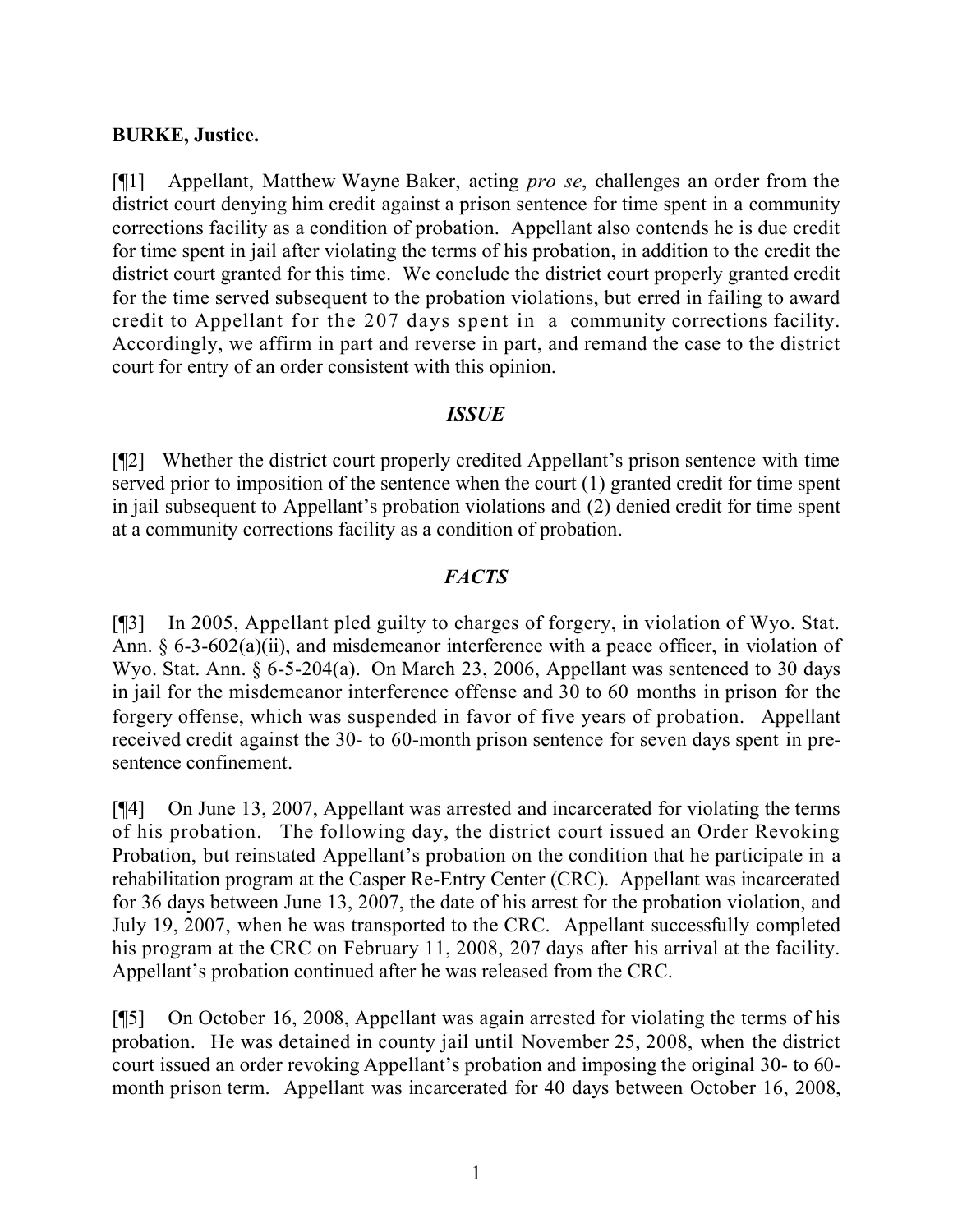and November 25, 2008. The district court ordered that Appellant receive "credit for seventy-six (76) days previously served, for time served off the minimum and maximum terms of imprisonment." Although the court did not explain how it arrived at the 76-day figure, it was presumably the sum of Appellant's 36-day period of incarceration subsequent to his first probation violation and Appellant's 40-day period of incarceration subsequent to his second probation violation.

[¶6] On June 9, 2010, Appellant filed a Motion to Correct an Illegal Sentence pursuant to W.R.Cr.P. 35(a), asserting that he was entitled to credit for 365 days for time spent at the CRC as well as the time he was detained during his probation revocation actions.<sup>1</sup> In the State's response to Appellant's motion, it argued that Appellant was not under official detention during the time spent at the CRC because he could not be charged with escape from that facility. The State asserted that Appellant was not entitled to credit for time spent at the CRC but acknowledged that Appellant should receive credit for an additional seven days for the time served during the original criminal prosecution.

[¶7] The district court, in an Order Correcting Sentence, agreed with the State and granted Appellant an additional seven days of credit against his reinstated prison term. The district court stated as follows:

> It appearing to the Court that an error was made in the computation of time served in the Disposition On Order Revoking Probation dated November 16, 2008 and filed herein on December 4, 2008 in that the Defendant was given seventy-six (76) days credit for time served off the minimum and maximum terms of imprisonment. The Defendant had served 83 days.

The court did not grant Appellant credit for the 207 days he spent at the CRC. This appeal followed.

# *STANDARD OF REVIEW*

[¶8] "A sentence that does not include proper credit constitutes an illegal sentence. Whether a sentence is illegal is a question of law, which we review *de novo*." *Swain v. State*, 2009 WY 142, ¶ 8, 220 P.3d 504, 506 (Wyo. 2009) (citing *Beyer v. State*, 2008 WY 137, ¶ 7, 196 P.3d 777, 780 (Wyo. 2008); *Manes v. State*, 2007 WY 6, ¶ 7, 150 P.3d

 $1$  Appellant does not explain, and the record does not reveal, how he arrived at the 365-day figure. In any event, Appellant does not claim on appeal that he is entitled to credit for 365 days.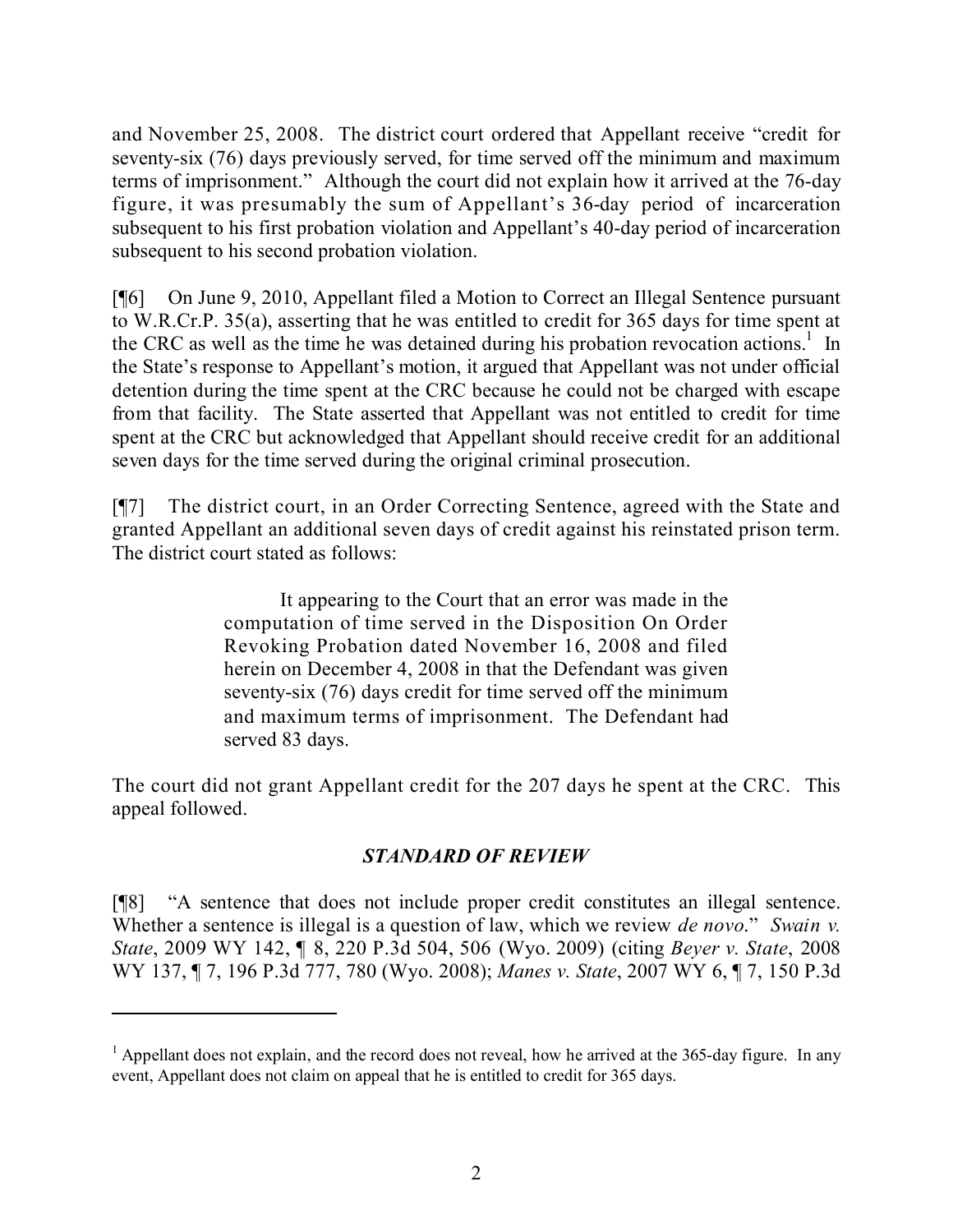### *DISCUSSION*

[¶9] Appellant contends he is entitled to credit against his sentence for time served during his probation revocation actions and for time spent in the Casper Re-Entry Center. With regard to the total number of days for which he is entitled to credit, he states "[t]he record is unclear but it is an estimated  $(243)$  days  $+/-$ ." The State concedes, in its "Brief of Appellee Recognizing Error," that Appellant "should have received 207 days of credit for time served as a resident [at the CRC], in addition to the 83 days the district court has already awarded." Indeed, it is well-established that a person residing in a community correctional program is in official detention, and that time spent in a community corrections facility must be counted against a sentence that is imposed upon violation of the terms of probation.

> [U]nder the Wyoming Adult Community Corrections Act, "the sentencing court may, as a condition of probation, order that [an eligible] offender participate in a residential or nonresidential adult community correctional program." Wyo. Stat. Ann.  $\S$  7-18-108(a) . . . . But the legislature also provided that a person in a community correctional program is in official detention, and may be charged with escape from the program. Wyo. Stat. Ann. § 7-18-112. Based on these explicit statutory provisions, we have recognized that a person participating in a community corrections program may be treated as both on probation and in detention. *Peper v. State*, 768 P.2d 26, 29 (Wyo. 1989).

*Endris v. State*, 2010 WY 73, ¶ 17, 233 P.3d 578, 582 (Wyo. 2010) (emphasis omitted). Further, because absenting oneself from a community corrections facility may lead to an escape charge, we have held that time spent as a resident in such a facility "must be counted against a sentence that is later imposed upon violation of probation." *Prejean v. State*, 794 P.2d 877, 879 (Wyo. 1990); *see also Hernandez v. State*, 2009 WY 49, ¶ 4, 205 P.3d 183, 183-84 (Wyo. 2009) (involving an escape charge arising from the defendant's failure to return to the Casper Re-Entry Center).

[¶10] The State concedes that the CRC is a community corrections facility. It acknowledges that the CRC was formerly known as Community Alternatives of Casper, which we have previously recognized as a community corrections facility. In *YellowBear v. State*, 874 P.2d 241 (Wyo. 1994), we held as follows:

When a probationer is ordered to attend a community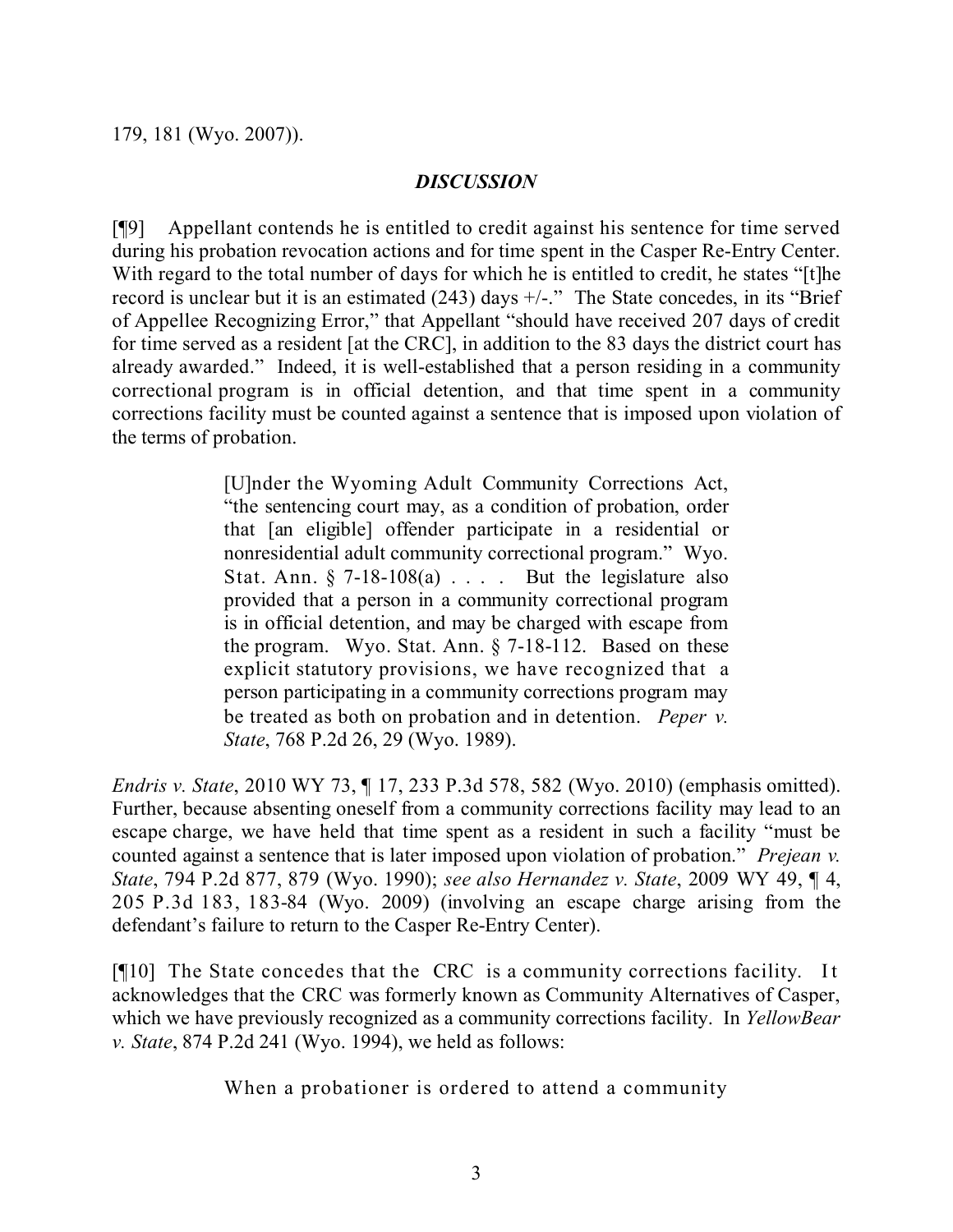correctional program as a condition of his probation, a charge of escape from official detention will lie. *Peper v. State*, 768 P.2d 26, 29 (Wyo. 1989). The probationer is entitled to receive a credit toward his sentence for the time he spent attending the program. *Prejean v. State*, 794 P.2d 877, 878- 79 (Wyo. 1990). Appellant was at Community Alternatives from October 9, 1992, until March 19, 1993, except for the time he spent attending his second Thunder Child treatment program. Because Appellant was in official detention while he was at Community Alternatives, he would be entitled to receive a credit toward his sentence of an additional 161 days minus the number of full days he spent attending his second Thunder Child treatment program.

*Id.* at 246 (footnote omitted).

[¶11] The State also does not dispute that Appellant is entitled to credit received for the time spent in jail during his probation revocation actions. As the State acknowledges, we have previously held that "time spent in custody awaiting disposition of probation revocation proceedings must be credited against the probationer's underlying sentence if the incarceration is directly attributable to the underlying criminal conviction." *Swain*, ¶ 9, 220 P.3d at 506. We have also stated that "[i]t is well established that a defendant is entitled to credit for time spent in pre-sentence confinement against both the minimum and maximum sentence if he was unable to post bond for the offense of which he was convicted." *Barnes v. State*, 2008 WY 6, ¶ 29, 174 P.3d 732, 740 (Wyo. 2008).

[ $[12]$  Appellant "estimates" he is entitled to credit for "243 days  $+/-$ ," which amounts to 36 days additional to his 207-day tenure at the CRC. The 243-day figure appears to be based either on the argument that he did not receive credit for his confinement subsequent to the first probation violation, or the argument that he was not given sufficient credit for the time he was detained subsequent to the second probation violation. However, the record does not support either of these contentions.

[¶13] With regard to the argument that Appellant did not receive credit for time served subsequent to the first probation violation, the record reveals that this time was credited against Appellant's sentence. Although the district court did not explain how it arrived at its calculations for time served in either the Order Revoking Probation, granting credit for 76 days, or the Order Correcting Sentence, granting credit for 83 days, the record indicates that Appellant's 36-day confinement subsequent to the first probation violation was included in each of these calculations. In the State's response to Appellant's Motion to Correct Illegal Sentence, it computed Appellant's credits as follows: